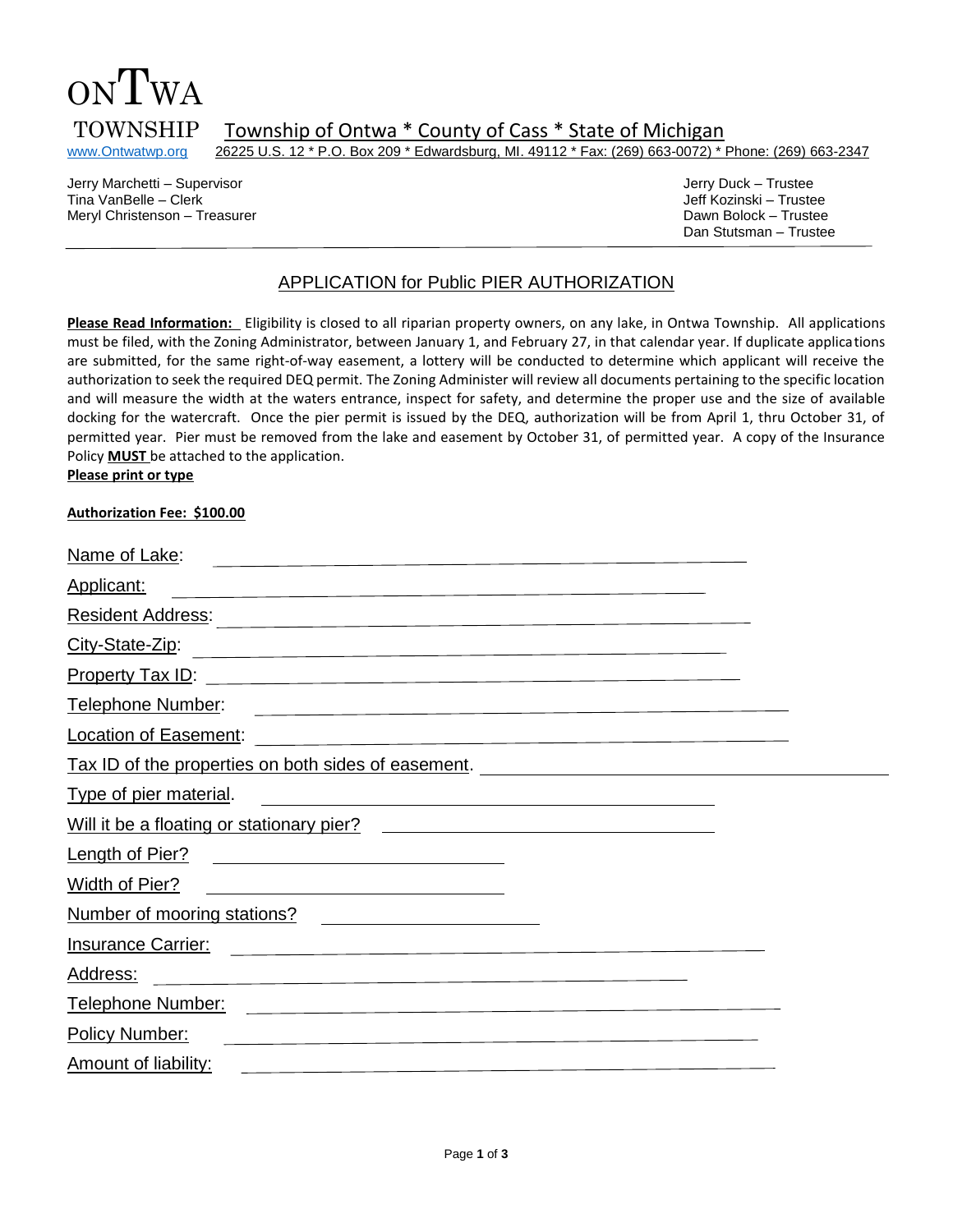# **ONTWA TOWNSHIP APPLICATION GUIDELINES FOR PIER AUTHORIZATION December 4, 2017**

## **APPLICANT REQUIREMENTS**

No authorization shall be issued to a riparian owner with frontage on the body of water.

## **TIME FRAMES**

1-Applications accepted beginning January 1st on a yearly basis. During the month of January will accept applications and if duplicate applications are submitted for the same pier access, a lottery will be used to determine who will be eligible for the permit.

2-The pier authorization is valid from April 1st to October 31st, with the piers removed from site and road end by October 31st.

## **ROAD END**

1-Township Zoning Administrator will review and measure each road end site to determine size and placement of pier and evaluate the safety of the parcel for use.

2-Pier cannot be installed prior to receipt of DEQ permit approval

3-Pier or water craft cannot trespass on other property

4-No trailer or towing vehicle shall remain parked on public right-of-way or easement, except where Permitted. (Garver Lake Raymond Ave. and Garver Ave.)

5-Pier shall remain open & available for use by the public

6-The pier will be furnished, installed and maintained by applicant

## **REPONSIBILITIES OF MAINTENANCE OF ROAD END**

If adjoining property owners elect not to maintain the road end access, the permittee will need to go to the

Cass County Road Commission to obtain a permit to maintain the road end access.

## **USES/ACTIVITIES ALLOWED**

Fishing

## **PROHIBITED USES/ACTIVITIES**

1-No docking from midnight to sunrise (See PA 168 0f 2014)

2-No drinking alcohol on pier or road end

3-No open fires

4-No glass containers

5-No leaving trash on location

6-No camping

7-No Disturbances or disorderly conduct

8-Children under 12 years must be accompanied by an adult

## **COMPLAINTS**

1-Complaints will be investigated and enforced by the Ontwa Township Edwardsburg Police Department (OTEPD) and/or Cass County Sherriff's Department. A copy of the report will be forwarded to the Ontwa Zoning Administrator.

2-Complaint made and verified as a violation of rules set forth by applicant, future Pier Authorization, for the applicant will be denied and current authorization revoked

3-Mooring and docking of watercraft- no long term (4 hours) Mooring.

## **DIRECTIVES:**